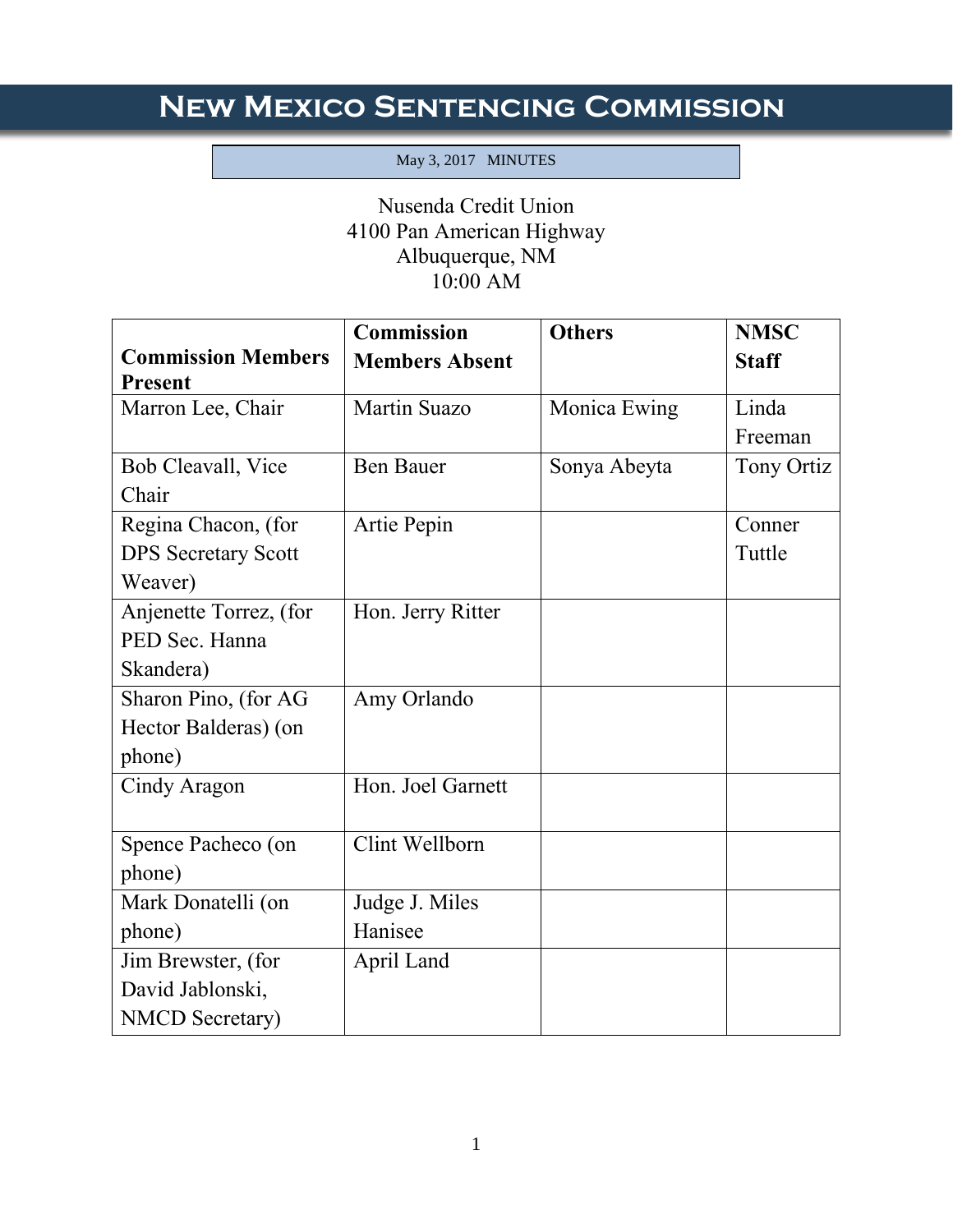| Jim Cowan, (for CYFD)    | Sheriff Louis   |  |
|--------------------------|-----------------|--|
| <b>Secretary Monique</b> | <b>Burkhard</b> |  |
| Jacobson)                |                 |  |
| Michael Lilley (on       |                 |  |
| phone)                   |                 |  |
| David Schmidt            |                 |  |
| Mary Ellen Garcia, for   |                 |  |
| Frank Zubia)             |                 |  |

**Welcome.** Marron Lee, Chair, welcomed members, guests and staff to the meeting.

**Approval of minutes**. The minutes for the December 7, 2016 meeting were approved by consensus.

## **Staff Report.**

Linda Freeman introduced Conner Tuttle, recently hired as a Research Scientist 3 for the New Mexico Sentencing Commission (NMSC). Chairwoman Lee and several commission members welcomed Conner.

Next, Linda Freeman briefed the members on the NMSC's operating budget for FY18. The budget, set forth in the 2017 General Appropriation Act, is \$499,000.

Ms. Freeman then summarized efforts on the following research projects:

-**Prison population forecast**. NMSC staff is working on this annual analysis and will soon schedule a meeting to discuss a draft report with the New Mexico Corrections Department;

-**Evaluation of the Law enforcement assisted diversion (LEAD) program**. Staff has obtained approval from the Independent Review Board (IRB) at the University of New Mexico and is conducting interviews with LEAD clients and stakeholders. Also, staff is working on a preliminary study that will analyze the cost of bookings in the Santa Fe county jail. This work is on schedule and a final report will be published in April 2018.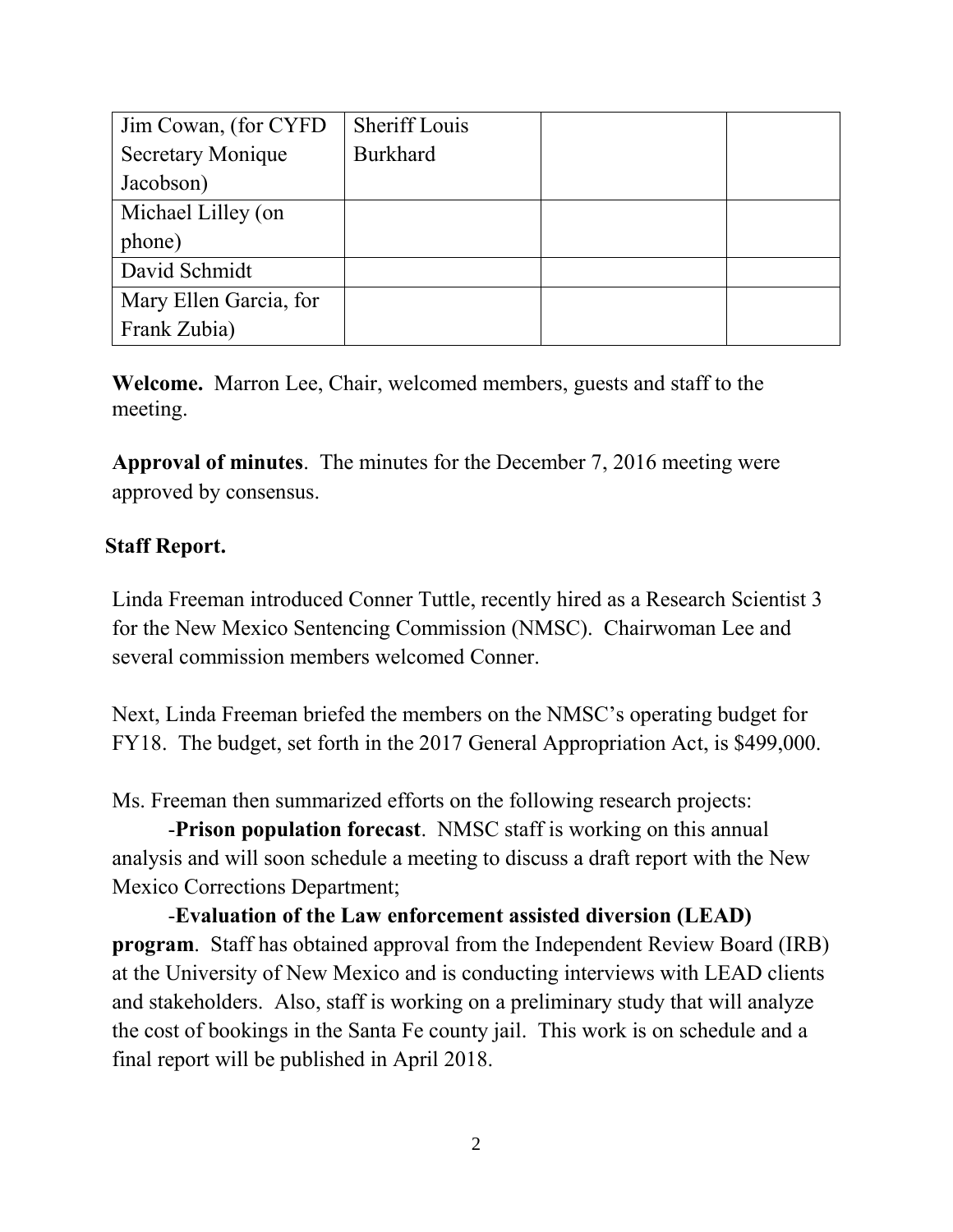-**Men's and Women's Recovery Academies.** Staff will build on the work already published regarding operations of the Men's and Women's Recovery Academies.

-**Disposition of justice-related legislation during the 2017 session**. Set forth below is a summary of the Governor's actions on justice-related bills that passed both chambers:

HB 31: Driver's License for Some With Only One Prior DWI Conviction (Chapter 17, Laws of NM)

HB 75: Limit School Use of Restraint or Seclusion (Chapter 33, Laws of NM)

HB 110: Bench Warrant Jurisdiction (Chapter 27, Laws of NM)

- HB 175: Isolated Confinement Act (Vetoed)
- HB 261: Additional Court Funding (Chapter 5, Laws of NM)
- HB 277: Lactation Policies for Female Inmates (Pocket veto)
- HB 306: Interventions for Some Non-Violent Offenders (Vetoed)
- HB 370: Opioid Overdose Education (Chapter 59, Laws of NM)
- HB 428: Revise Certain Criminal Penalties (Vetoed)
- SB 45: Termination of Certain Parental Rights (Chapter 121, Laws of NM)
- SB 47: Further Overdose Assistance Immunity (Vetoed)
- SB 78: Private Employer Conviction Inquiries (Vetoed)
- SB 81: Wildlife Trafficking Act (Pocket veto)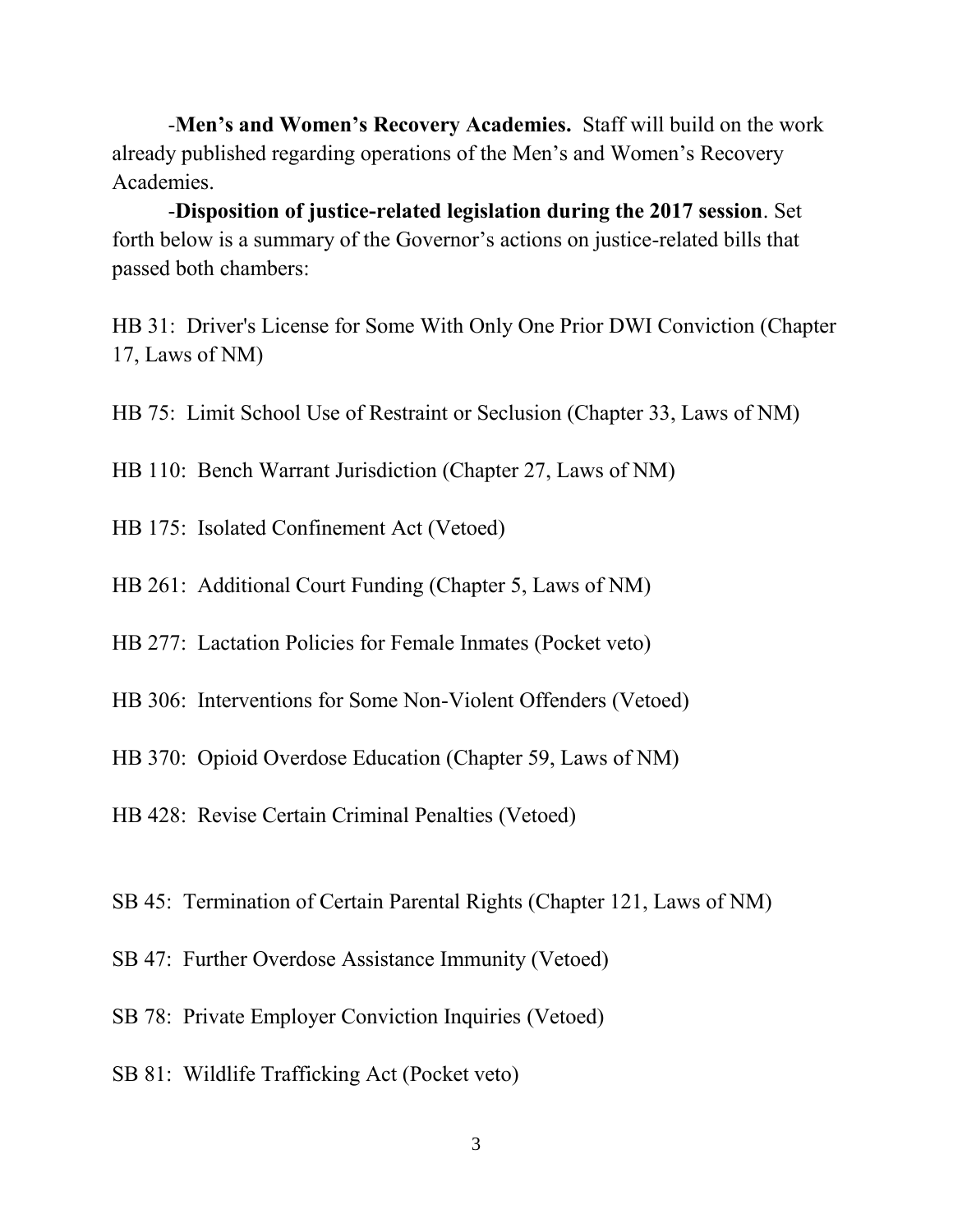SB 91: Childhood Sexual Abuse Damage Limits (Chapter 77, Laws of NM)

SB 136: Driver's License for Some With Only One Prior DWI Conviction (Chapter 79, Laws of NM)

SB 149: Crime Victim and Witness Confidentiality (Pocket veto)

SB 245: Confidential Substitute Address Act (Pocket veto)

SB 259: No Firearms for Order of Protection Subjects (Vetoed)

SB 277: Alternative Sentencing for Pregnant and Lactating Females (Pocket veto)

SB 292: Uniform Collateral Consequences of Conviction Act (Pocket veto)

SB 293: Lactation Policies for Female Inmates (Pocket veto)

SB 474: DPS to Assist with Rape Kit Testing (Chapter 98, Laws of NM)

SB 475: Require Rape Kit Policies (Chapter 99, Laws of NM)

**2017 National Association of Sentencing Commission's Conference to be held in Santa Fe (August 27th -29th).** The New Mexico Sentencing Commission will host the 2017 conference, which will be held at The Lodge in Santa Fe. The Crime Victim Reparations Commission has been a great help with preparation and logistics for the conference. More information will be provided as the conference dates draw closer.

**Report from the Legislative Committee.** In the absence of the committee chair, Tony Ortiz briefed the commission members. The Legislative Committee met five times during the 60-day, 2017 legislative session. During those meetings, the committee reviewed and provided comments on 105 legislative proposals. Those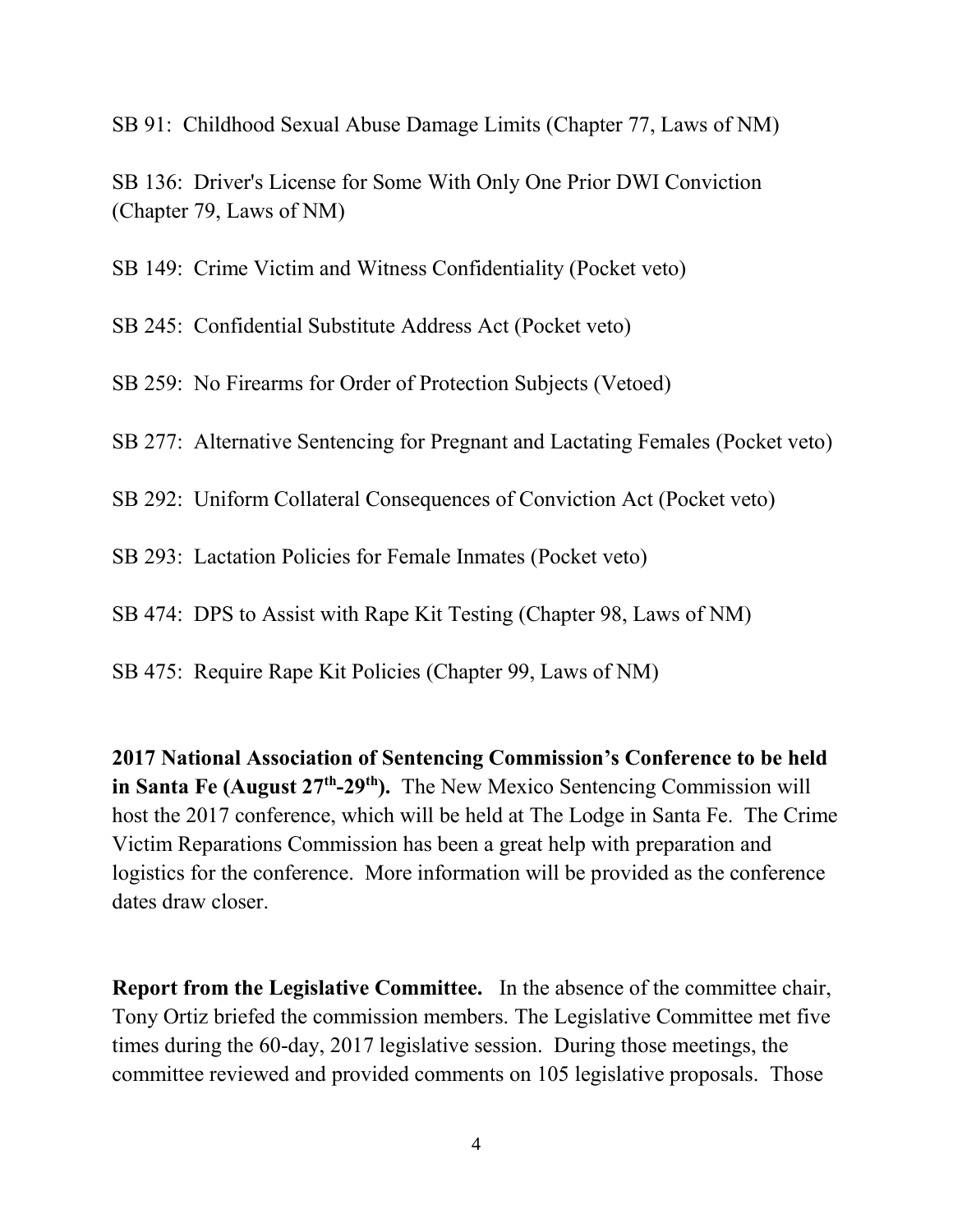comments, via the NMSC Bill Tracker, were systematically distributed to policy makers throughout the session.

**Report from the Justice Information Sharing Council.** Regina Chacon, Chair, briefed the commission members.

She provided a progress report on the creation of a criminal records database and provision of criminal history information to the Judiciary by the Department of Public Safety (DPS). DPS has identified data field requirements for the system and a pilot project is underway in the First Judicial District. In the near future, DPS will begin to provide criminal history information to courts in San Miguel county and Guadalupe county.

Next, Ms. Chacon summarized a presentation to the JISC by Tom Starke and Dr. Tom East. Dr. East is the Director for the New Mexico Health Information Collaborative, which enables health information sharing through the NM Health Information Exchange. Mr. Starke works with the Santa Fe Behavioral Health. Their goal is to get people with mental illness and co-occurring disorders out of the criminal justice system. Mr. Starke and Dr. East would like to use the New Mexico Health Information Exchange, and it's information sharing capability, to inform treatment providers and service agencies of each client's justice-imposed conditions of release. Currently, behavioral health system case managers and managed care organization care coordinators can't effectively guide their clients if they don't know the justice conditions. Consequently, Mr. Starke and Dr. East would like to get access to the Consolidated Offender Query for health care professionals. Their primary interest is in current justice information regarding offenders, not criminal histories. In the future, the hope is that information can flow in both directions and health care information can be made available to justice agencies, including jail and prison officials. The Justice Information Sharing Council (JISC) will take their request for access to the COQ under advisement and vote on it at a future meeting.

**Report from the Juvenile Committee.** Bob Cleavall, Chair, briefed the commission members. He noted the formation of a task force that will review the juvenile justice system and develop policy changes to improve that system. The reform effort will be largely data driven and task force members will receive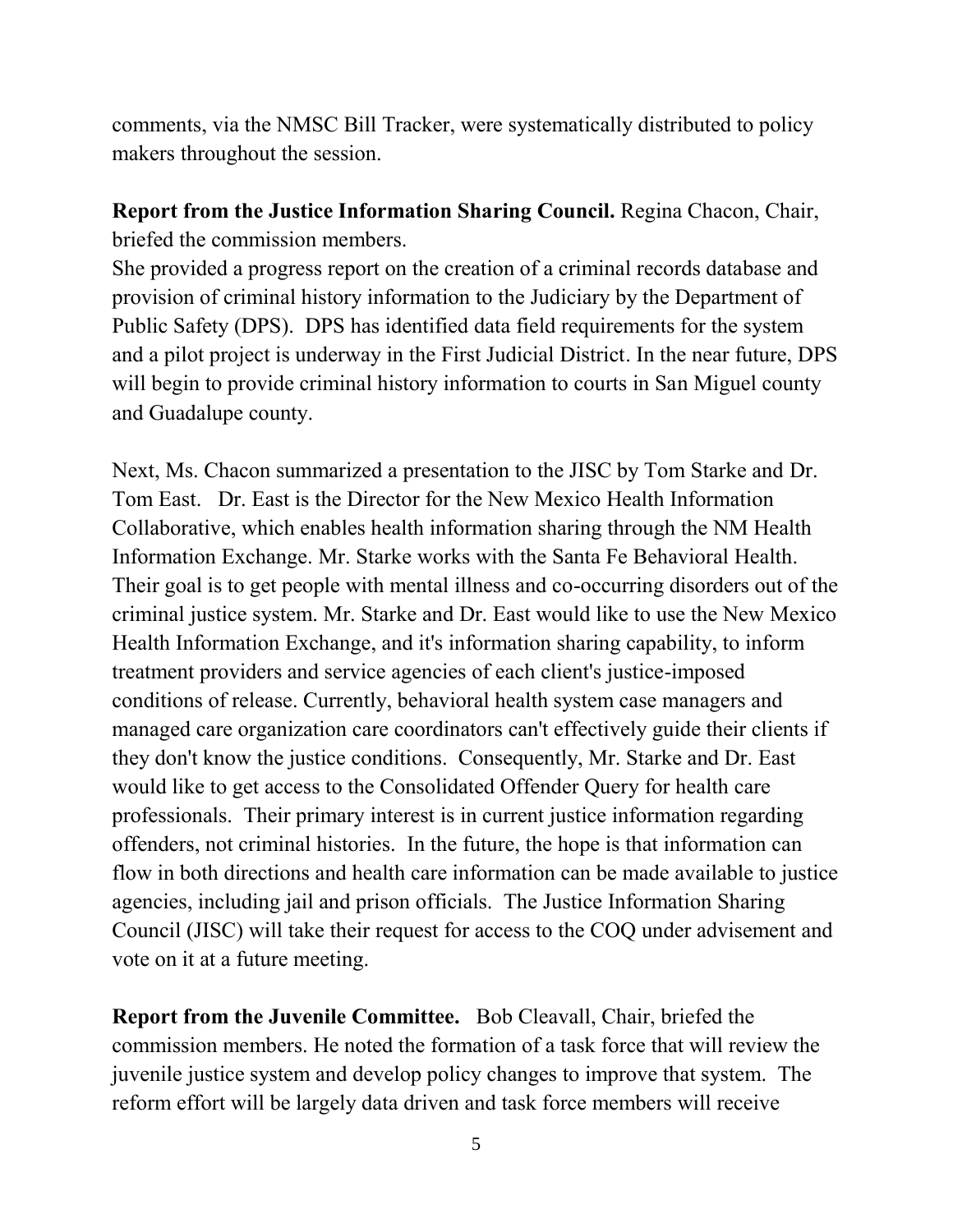technical assistance from staff for the Council for State Governments (CSG). NMSC staff has had two meetings with CSG staff and will be available to help with data requests. Also, the Juvenile Committee meeting scheduled for July  $13<sup>th</sup>$ will be coordinated with a site visit by CSG staff, so that they can have a conversation with Juvenile Committee members.

Next, Chairman Cleavall summarized subjects for the committee's scope of work during the 2017 interim, including the following:

-convene a Juvenile Committee meeting on July 13th, so that staff from the Council for State Governments (CSG) can meet and talk with committee members. The CSG folks are providing technical assistance to a task force charged with facilitating juvenile justice reform in New Mexico;

-NMSC staff to provide data that will help inform the work of the juvenile justice reform task force;

-request a briefing on the work of the Juvenile Justice Advisory Committee (JJAC) and the Juvenile Community Corrections (JCC) program;

-request a briefing on the roll-out of the JDAI pilot program in San Juan county;

-request a briefing from CYFD on provision of behavioral health services for youth in the juvenile justice system;

-invite managed care providers to brief the committee on treatment services provided to youth and hold at least one meeting at a treatment center in Albuquerque; and

-invite relevant parties to discuss the pros and cons of sequestering youth during abuse and neglect hearings.

**Report from the Sex Offender Management Board.** Tony Ortiz, Acting Chair, briefed the commission members.

At their most recent meeting, the SOMB members discussed the disposition of sex offense-related legislation introduced during the 2017 session, including:

HB 43: Sexual offense definitions (assigned to the Senate Judiciary Committee when the session adjourned)

HB 71: Communication of certain images to children (assigned to the Senate Judiciary Committee when the session adjourned)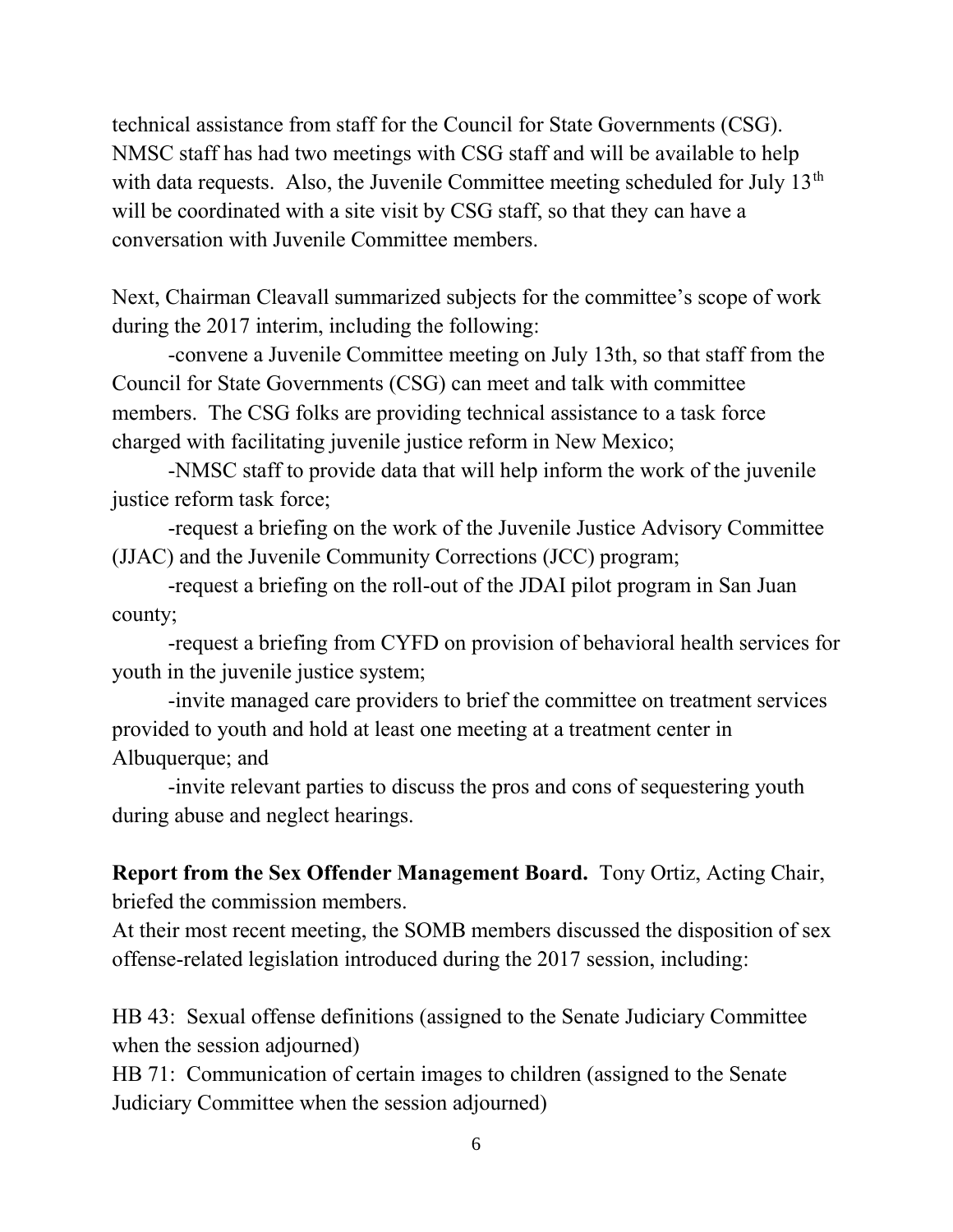HB 159: Expand crime of voyeurism (assigned to the House Consumer and Public Affairs Committee when the session adjourned)

HB 339: College sexual assault training (assigned to the House Judiciary Committee when the session adjourned)

HB 353: Sex offense permanent no contact orders (assigned to the House Judiciary Committee when the session adjourned)

HB 443: Sex offender definitions and offenses (assigned to the House Consumer and Public Affairs Committee when the session adjourned)

HB 491: Sexual assault survivor's rights (assigned to the House Judiciary Committee when the session adjourned)

SB 7: Sexual assault exam kits (assigned to the Senate Finance Committee when the session adjourned)

SB 45: Termination of certain parental rights (Chapter 121, Laws of NM)

SB 91: Childhood sexual abuse damage limits (Chapter 77, Laws of NM)

SB 149: Crime victim and witness confidentiality (Pocket veto)

SB 160: Enticement of children penalties (assigned to the Senate Judiciary Committee when the session adjourned)

SB 423: Rape kit tracking database (assigned to the Senate Finance Committee when the session adjourned)

SB 474: DPS to assist with rape kit testing (Chapter 98, Laws of NM)

SB 475: Require rape kit policies (Chapter 99, Laws of NM)

Next, the SOMB developed a scope of work for the 2017 interim, including the following topics:

-review the provisions of the state Sex Offender Registration and Notification Act (SORNA) and develop recommendations to achieve compliance with federal SORNA requirements;

-invite representatives from tribes in New Mexico and have a discussion regarding how the state works with tribes on SORNA issues;

-request a briefing from staff at the Sex Offender Treatment Program, Otero County Prison;

-request a briefing from staff at the Sex Offender Treatment Program, in Las Vegas;

-ask NMSC staff to publish a 3.0 version of the sex offender recidivism study;